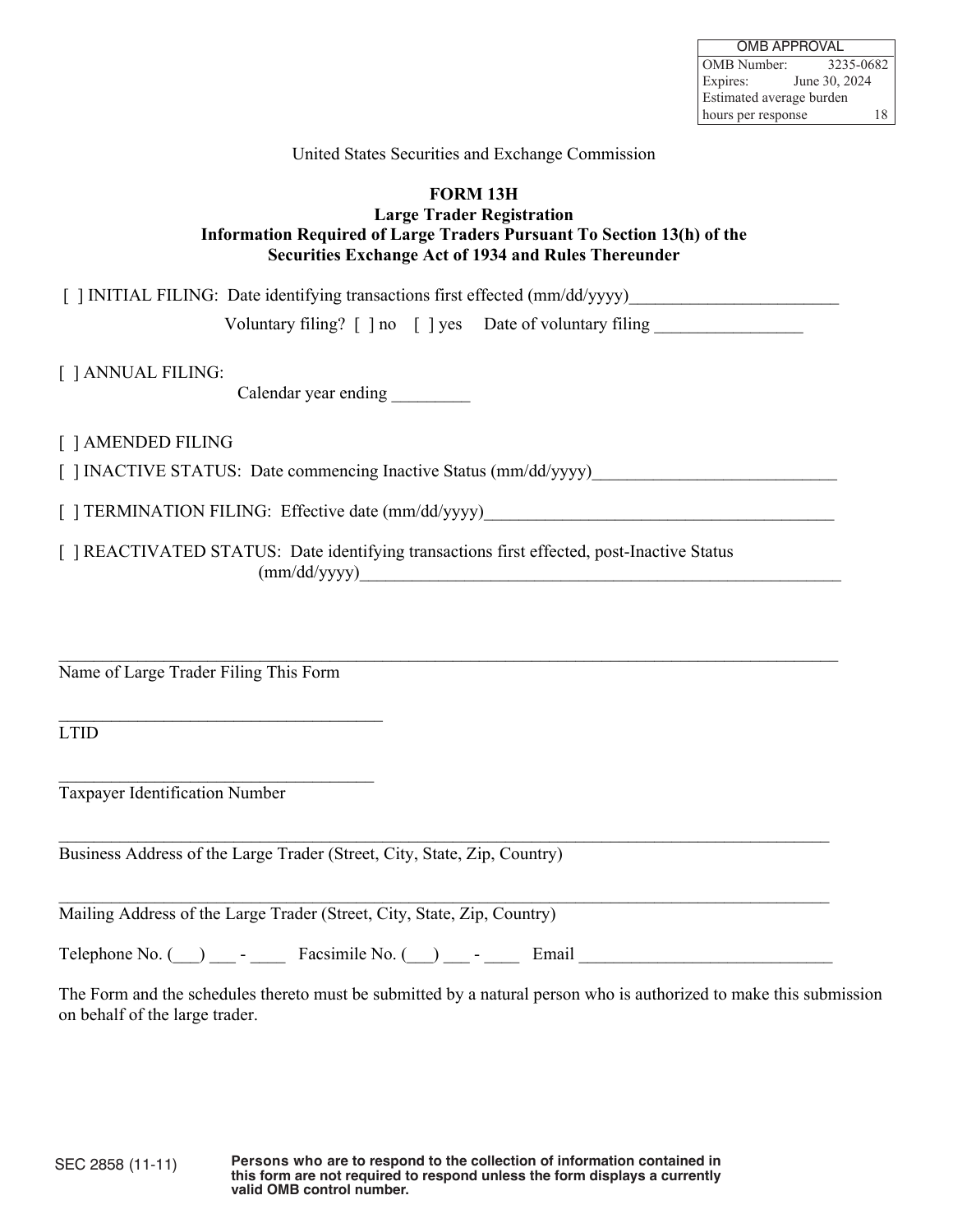Name of Authorized Person (First, Middle Initial, Last)

Title of Authorized Person

Relationship to Large Trader

Business Address of Authorized Person (Street, City, State, Zip, Country)

Authorized Person's Telephone No. (\_\_\_) \_\_\_ - \_\_\_\_\_ Facsimile No. (\_\_\_) \_\_\_ - \_\_\_

Authorized Person's Email \_\_\_\_\_\_\_\_\_\_\_\_\_\_\_\_\_\_\_\_\_\_\_\_\_\_\_\_\_

## **ATTENTION**

 $\_$  , and the contribution of the contribution of the contribution of the contribution of  $\mathcal{L}_\text{max}$ 

 $\_$  , and the contribution of the contribution of the contribution of the contribution of  $\mathcal{L}_\text{max}$ 

 $\_$  , and the contribution of the contribution of the contribution of the contribution of  $\mathcal{L}_\text{max}$ 

 $\_$  , and the contribution of the contribution of the contribution of the contribution of  $\mathcal{L}_\text{max}$ 

Intentional misstatements or omissions of facts constitute Federal Criminal Violations. See 18 U.S.C. 1001 and 15 U.S.C. 78ff(a). Intentional misstatements or omissions of facts may result in civil fines and other sanctions pursuant to the Securities Exchange Act of 1934.

The authorized person signing this form represents that all information contained in the form, schedules, and continuation sheets is true, correct, and complete. It is understood that all information whether contained in the form, schedules, or continuation sheets, is considered an integral part of this form and that any amendment represents that all unamended information remains true, correct, and complete.

> \_\_\_\_\_\_\_\_\_\_\_\_\_\_\_\_\_\_\_\_\_\_\_\_\_\_\_\_\_\_\_\_\_\_\_\_\_\_\_\_\_\_\_ Signature of Person Authorized to Submit this Form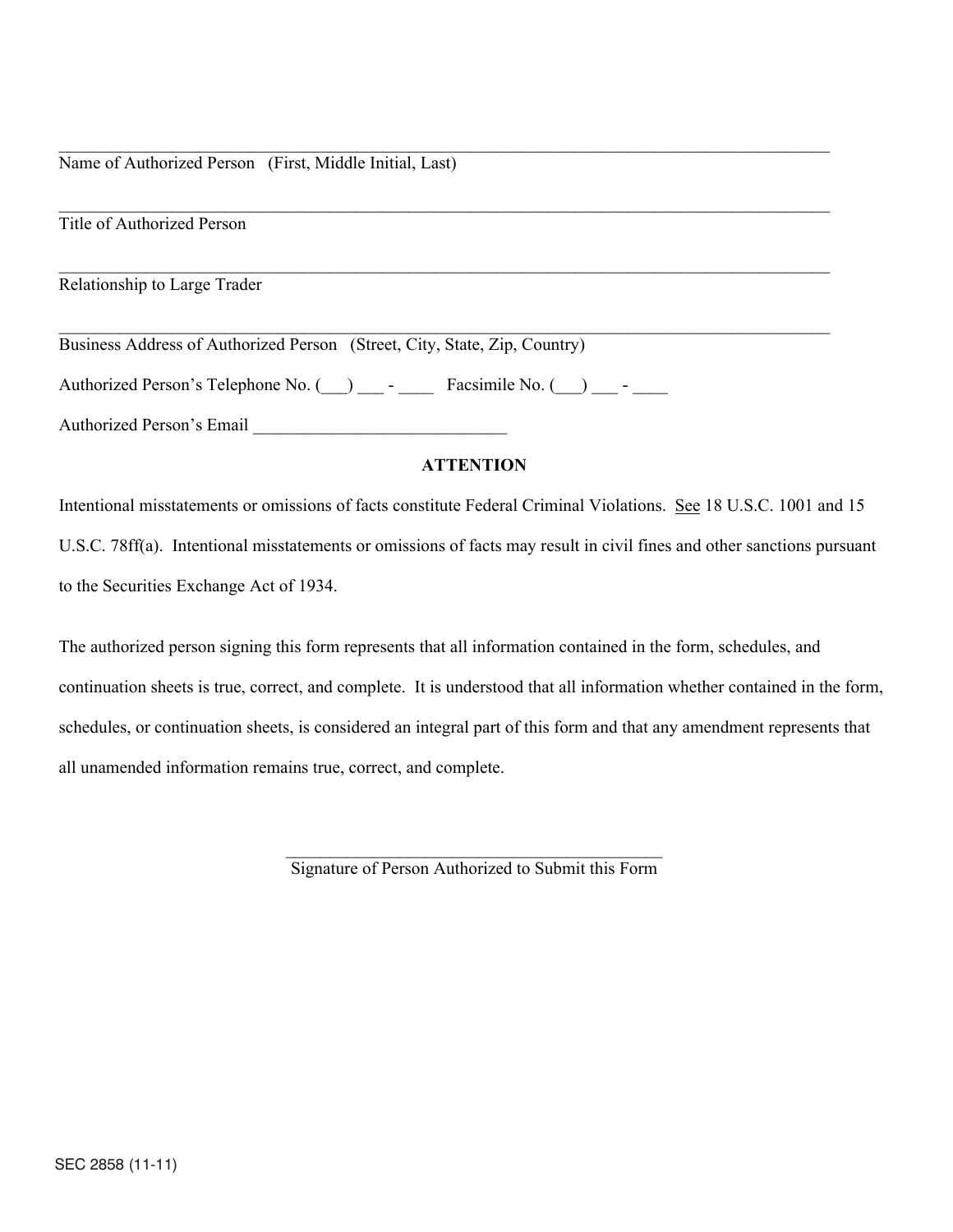## FORM 13H INFORMATION REQUIRED OF ALL LARGE TRADERS

## ITEM 1. BUSINESSES OF THE LARGE TRADER (check as many as applicable)

(a) Businesses engaged in by the large trader and any of the large trader's affiliates (check as many as applicable)

| <b>Bank Holding Company</b> |
|-----------------------------|
| Non-Bank Holding Company    |
| 1 Bank                      |
| Pension Trustee             |
| Non-Pension Trustee         |
| 1 Insurance Company         |
|                             |
| $\lceil$ 1 Other (specify)  |
|                             |
|                             |

(b) Describe the nature of the business of the large trader including a description for each Securities Affiliate:

# ITEM 2. SECURITIES AND EXCHANGE COMMISSION FILINGS

Does the large trader or any of its Securities Affiliates file any other forms with the Commission?

\_\_\_\_\_\_\_\_\_\_\_\_\_\_\_\_\_\_\_\_\_\_\_\_\_\_\_\_\_\_\_\_\_\_\_\_\_\_\_\_\_\_\_\_\_\_\_\_\_\_\_\_\_\_\_\_\_\_\_\_\_\_\_\_\_\_\_\_\_\_\_\_\_\_\_\_\_\_\_\_ \_\_\_\_\_\_\_\_\_\_\_\_\_\_\_\_\_\_\_\_\_\_\_\_\_\_\_\_\_\_\_\_\_\_\_\_\_\_\_\_\_\_\_\_\_\_\_\_\_\_\_\_\_\_\_\_\_\_\_\_\_\_\_\_\_\_\_\_\_\_\_\_\_\_\_\_\_\_\_\_ \_\_\_\_\_\_\_\_\_\_\_\_\_\_\_\_\_\_\_\_\_\_\_\_\_\_\_\_\_\_\_\_\_\_\_\_\_\_\_\_\_\_\_\_\_\_\_\_\_\_\_\_\_\_\_\_\_\_\_\_\_\_\_\_\_\_\_\_\_\_\_\_\_\_\_\_\_\_\_\_ \_\_\_\_\_\_\_\_\_\_\_\_\_\_\_\_\_\_\_\_\_\_\_\_\_\_\_\_\_\_\_\_\_\_\_\_\_\_\_\_\_\_\_\_\_\_\_\_\_\_\_\_\_\_\_\_\_\_\_\_\_\_\_\_\_\_\_\_\_\_\_\_\_\_\_\_\_\_\_\_

 $[ ]$  Yes  $[ ]$  No

If yes, specify the entity and the forms filed:

| Entity | Form(s) Filed | CIK Number |
|--------|---------------|------------|
|        |               |            |
|        |               |            |
|        |               |            |
|        |               |            |
|        |               |            |

# ITEM 3. CFTC REGISTRATION AND FOREIGN REGULATORS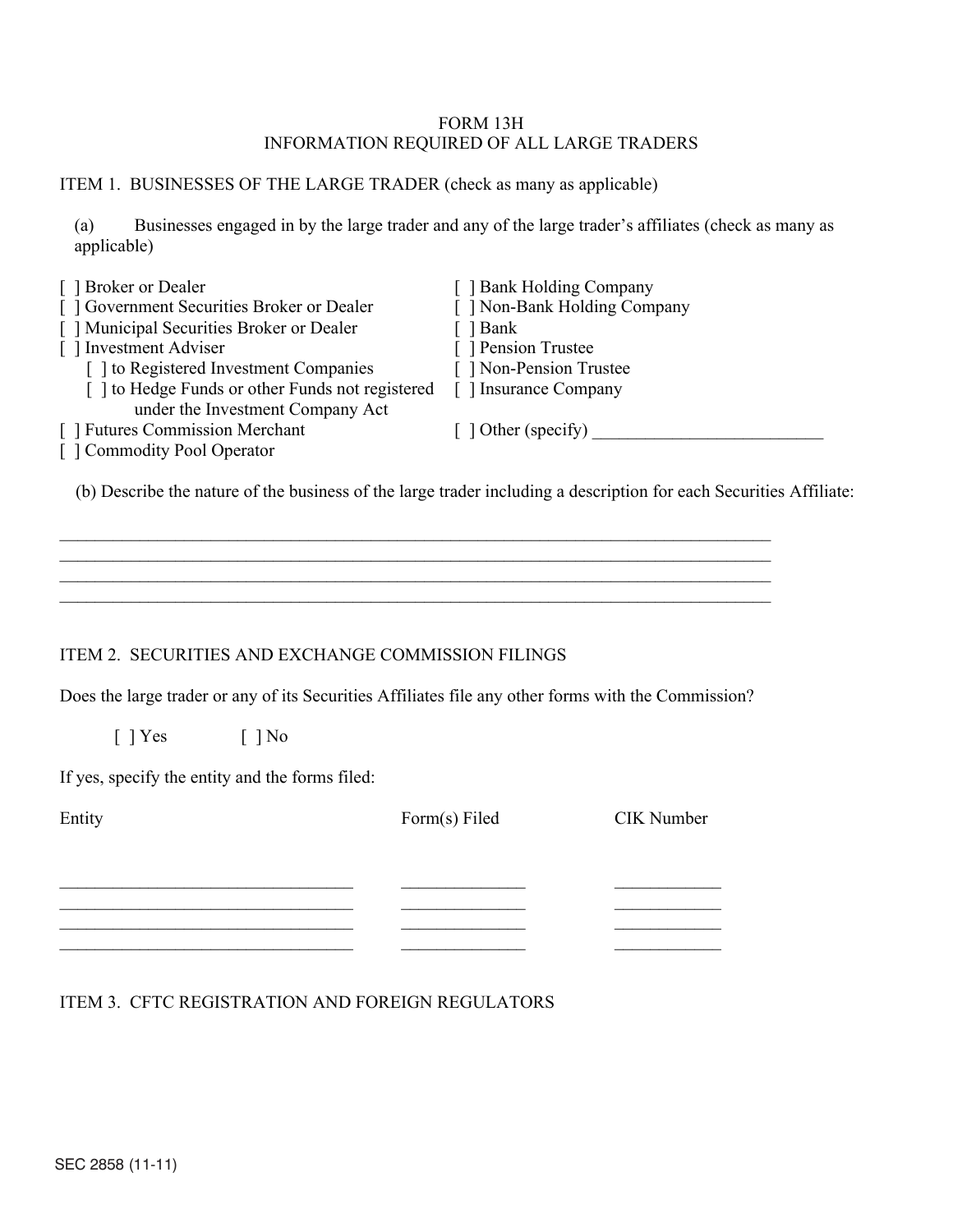(a) Is the large trader or any of its affiliates registered with the Commodity Futures Trading Commission in any capacity, including as a "registered trader" pursuant to sections 4i and 9 of the Commodity Exchange Act?

 $[ ]$  Yes  $[ ]$  No

If yes, identify each entity and specify the registration number:

Entity Registration Number \_\_\_\_\_\_\_\_\_\_\_\_\_\_\_\_\_\_\_\_\_\_\_\_\_\_\_\_\_\_\_\_\_ \_\_\_\_\_\_\_\_\_\_\_\_\_\_ \_\_\_\_\_\_\_\_\_\_\_\_\_\_\_\_\_\_\_\_\_\_\_\_\_\_\_\_\_\_\_\_\_ \_\_\_\_\_\_\_\_\_\_\_\_\_\_ \_\_\_\_\_\_\_\_\_\_\_\_\_\_\_\_\_\_\_\_\_\_\_\_\_\_\_\_\_\_\_\_\_ \_\_\_\_\_\_\_\_\_\_\_\_\_\_ \_\_\_\_\_\_\_\_\_\_\_\_\_\_\_\_\_\_\_\_\_\_\_\_\_\_\_\_\_\_\_\_\_ \_\_\_\_\_\_\_\_\_\_\_\_\_\_

(b) Is the large trader or any of its Securities Affiliates regulated by a foreign regulator?

| $\lceil \ \rceil$ Yes | $\lceil \,\, \rceil$ No |
|-----------------------|-------------------------|
|                       |                         |

If yes, identify each entity and its primary foreign regulator(s):

Entity Primary Foreign Regulator \_\_\_\_\_\_\_\_\_\_\_\_\_\_\_\_\_\_\_\_\_\_\_\_\_\_\_\_\_\_\_\_\_ \_\_\_\_\_\_\_\_\_\_\_\_\_\_  $\frac{1}{2}$  ,  $\frac{1}{2}$  ,  $\frac{1}{2}$  ,  $\frac{1}{2}$  ,  $\frac{1}{2}$  ,  $\frac{1}{2}$  ,  $\frac{1}{2}$  ,  $\frac{1}{2}$  ,  $\frac{1}{2}$  ,  $\frac{1}{2}$  ,  $\frac{1}{2}$  ,  $\frac{1}{2}$  ,  $\frac{1}{2}$  ,  $\frac{1}{2}$  ,  $\frac{1}{2}$  ,  $\frac{1}{2}$  ,  $\frac{1}{2}$  ,  $\frac{1}{2}$  ,  $\frac{1$ \_\_\_\_\_\_\_\_\_\_\_\_\_\_\_\_\_\_\_\_\_\_\_\_\_\_\_\_\_\_\_\_\_ \_\_\_\_\_\_\_\_\_\_\_\_\_\_ \_\_\_\_\_\_\_\_\_\_\_\_\_\_\_\_\_\_\_\_\_\_\_\_\_\_\_\_\_\_\_\_\_ \_\_\_\_\_\_\_\_\_\_\_\_\_\_

## ITEM 4. ORGANIZATION INFORMATION

(a) Attach an Organizational Chart that identifies the large trader, its parent company (if applicable), all Securities Affiliates, and all entities identified in Item 3(a).

(b) Provide the following information on all Securities Affiliates and all entities identified in Item 3(a):

| Entity | MPID(s) | Description of<br><b>Business</b> | Relationship to the<br>Large Trader |
|--------|---------|-----------------------------------|-------------------------------------|
|        |         |                                   |                                     |
|        |         |                                   |                                     |
|        |         |                                   |                                     |

(c) If any affiliates file separately, identify each entity: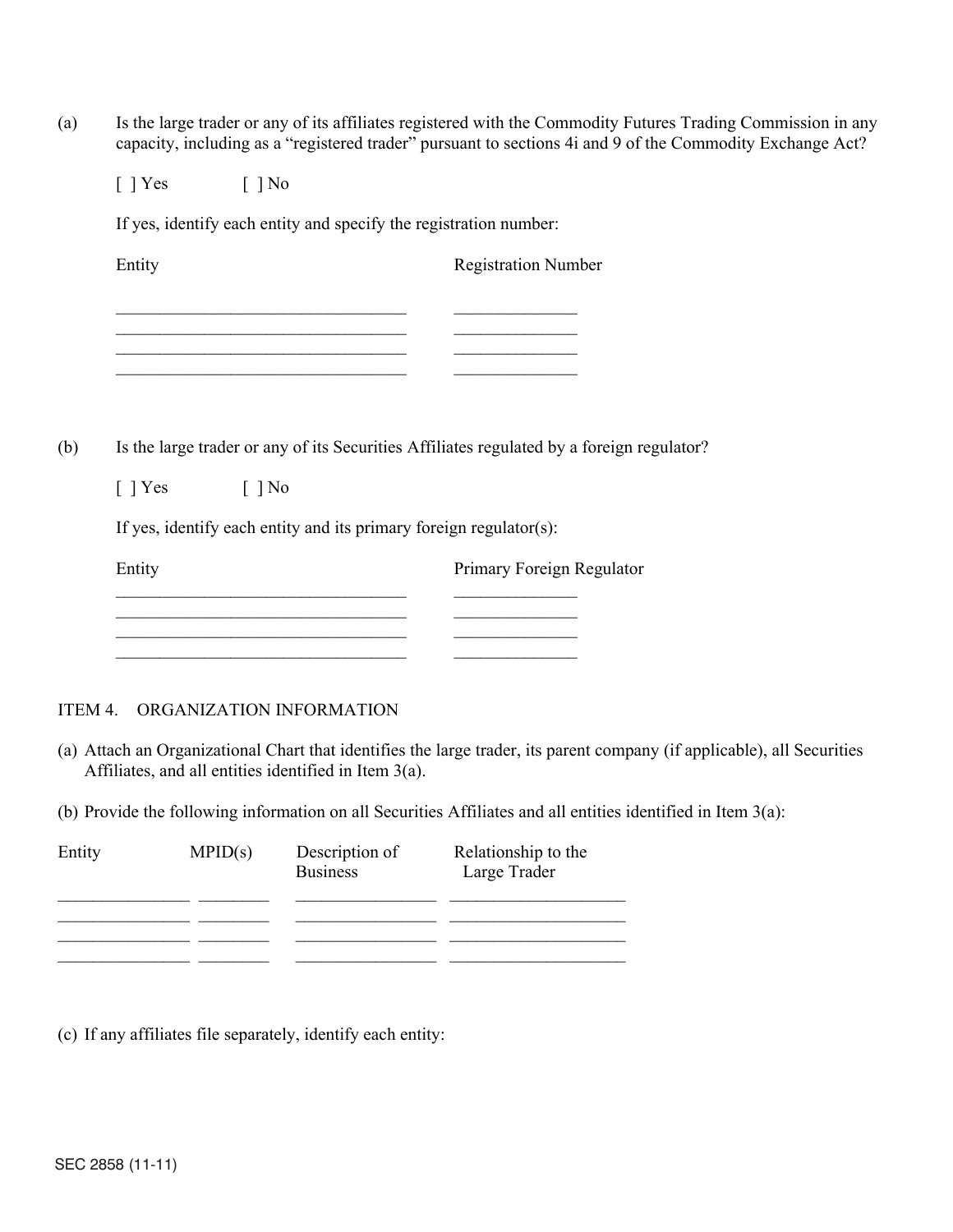| Entity | <b>LTID</b> | Suffix (if any)                                                                                                   |
|--------|-------------|-------------------------------------------------------------------------------------------------------------------|
|        |             |                                                                                                                   |
|        |             | (d) If any affiliates have been assigned an LTID suffix, identify such entities and their corresponding suffixes: |
| Entity | Suffix      |                                                                                                                   |
|        |             |                                                                                                                   |
|        |             |                                                                                                                   |

# ITEM 5. GOVERNANCE OF THE LARGE TRADER

(a) STATUS OF THE LARGE TRADER (check as many as apply)

| [ ] Individual                | Partnership                |
|-------------------------------|----------------------------|
|                               | [ ] Limited Partnership    |
| Trustee                       | [ Corporation              |
| [ ] Limited Liability Company | $\lceil$ 1 Other (specify) |

(b) Complete the following for each general partner, and in the case of limited partnerships, each limited partner that is the owner of more than a 10 percent financial interest in the accounts of the large trader:

Name Status (check one for each)

|  | [ ] General Partner [ ] Limited Partner<br>[ ] General Partner [ ] Limited Partner<br>[ ] General Partner [ ] Limited Partner<br>[ ] General Partner [ ] Limited Partner<br>[ ] General Partner [ ] Limited Partner |
|--|---------------------------------------------------------------------------------------------------------------------------------------------------------------------------------------------------------------------|
|  | [ ] General Partner [ ] Limited Partner<br>[ ] General Partner [ ] Limited Partner                                                                                                                                  |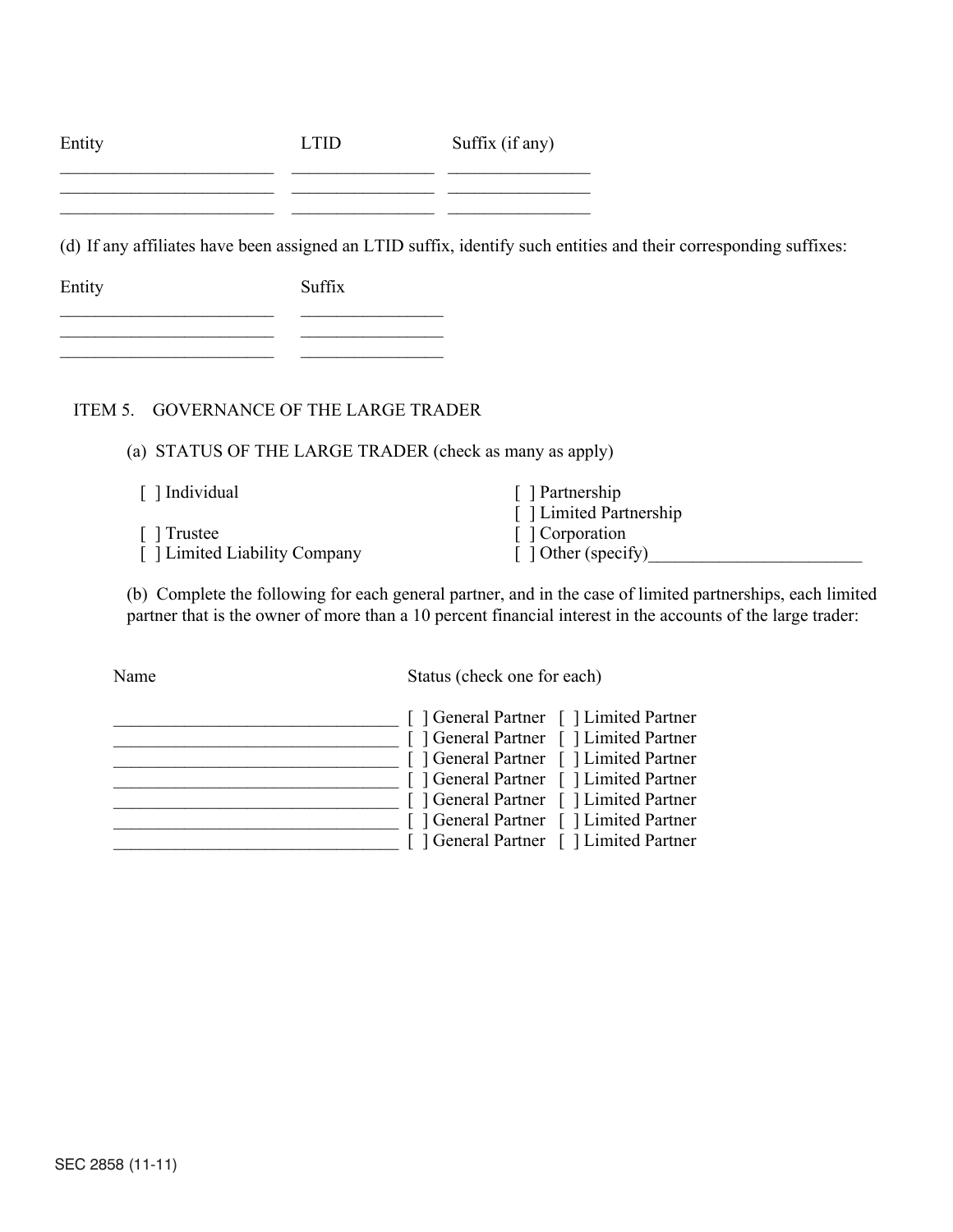(c) Complete the following for each executive officer, director, or trustee of a large trader corporation or trustee:

Name Status (check one for each)

| [ ] Executive Officer [ ] Director [ ] Trustee |  |
|------------------------------------------------|--|
| [ ] Executive Officer [ ] Director [ ] Trustee |  |
| [ ] Executive Officer [ ] Director [ ] Trustee |  |
| [ ] Executive Officer [ ] Director [ ] Trustee |  |
| [ ] Executive Officer [ ] Director [ ] Trustee |  |
| [ ] Executive Officer [ ] Director [ ] Trustee |  |
| [ ] Executive Officer [ ] Director [ ] Trustee |  |

(d) Jurisdiction in which the large trader entity is incorporated or organized:

 $\frac{1}{2}$  ,  $\frac{1}{2}$  ,  $\frac{1}{2}$  ,  $\frac{1}{2}$  ,  $\frac{1}{2}$  ,  $\frac{1}{2}$  ,  $\frac{1}{2}$  ,  $\frac{1}{2}$  ,  $\frac{1}{2}$  ,  $\frac{1}{2}$  ,  $\frac{1}{2}$  ,  $\frac{1}{2}$  ,  $\frac{1}{2}$  ,  $\frac{1}{2}$  ,  $\frac{1}{2}$  ,  $\frac{1}{2}$  ,  $\frac{1}{2}$  ,  $\frac{1}{2}$  ,  $\frac{1$ (state and country)

# ITEM 6. LIST OF BROKER-DEALERS AT WHICH THE LARGE TRADER OR ITS SECURITIES AFFILIATES HAS AN ACCOUNT

Identify each broker-dealer at which the large trader or any of its Securities Affiliates has an account and the types of services provided.

Name of Broker-Dealer

| [ ] Prime Broker [ ] Executing Broker [ ] Clearing Broker |
|-----------------------------------------------------------|
| [ ] Prime Broker [ ] Executing Broker [ ] Clearing Broker |
| [ ] Prime Broker [ ] Executing Broker [ ] Clearing Broker |
| [ ] Prime Broker [ ] Executing Broker [ ] Clearing Broker |
| [ ] Prime Broker [ ] Executing Broker [ ] Clearing Broker |
| [ ] Prime Broker [ ] Executing Broker [ ] Clearing Broker |
| [ ] Prime Broker [ ] Executing Broker [ ] Clearing Broker |
| [ ] Prime Broker [ ] Executing Broker [ ] Clearing Broker |
| [ ] Prime Broker [ ] Executing Broker [ ] Clearing Broker |
| [ ] Prime Broker [ ] Executing Broker [ ] Clearing Broker |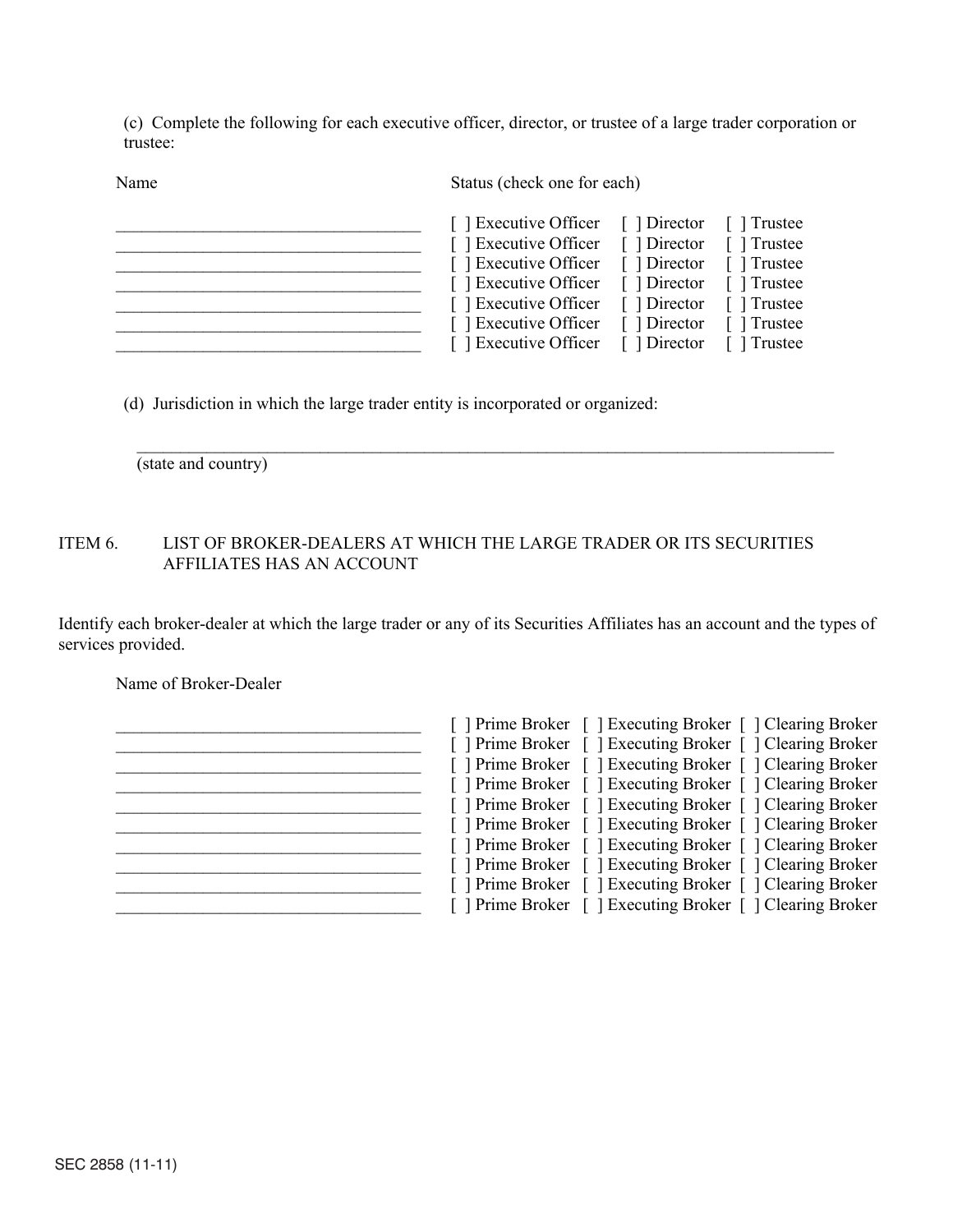#### INSTRUCTIONS FOR FORM 13H

**Submission of the Form**. All submissions on Form 13H must be filed electronically through the Commission's Electronic Data Gathering, Analysis, and Retrieval ("EDGAR") system. For more information on filing through EDGAR, including instructions on how to obtain access to and file electronically through EDGAR, see the EDGAR Filer Manual (available on the Commission's website at: http://www.sec.gov/info/edgar.shtml).

**Definitions.** The term "Securities Affiliate" means an affiliate of the large trader that exercises investment discretion over NMS securities.

The term "affiliate" means any person that directly or indirectly controls, is under common control with, or is controlled by the large trader.

The term "bank" means a national bank, state member bank of the Federal Reserve System, state non-member bank, savings bank or association, credit union, or foreign bank.

The term "executive officer" means "policy-making officer" and otherwise is interpreted in accordance with Rule 16a-1(f) under the Exchange Act.

**Type of Filing.** Indicate the type of Form 13H filing by checking the appropriate box at the top of the cover page to Form 13H. All filings must include a valid digital signature.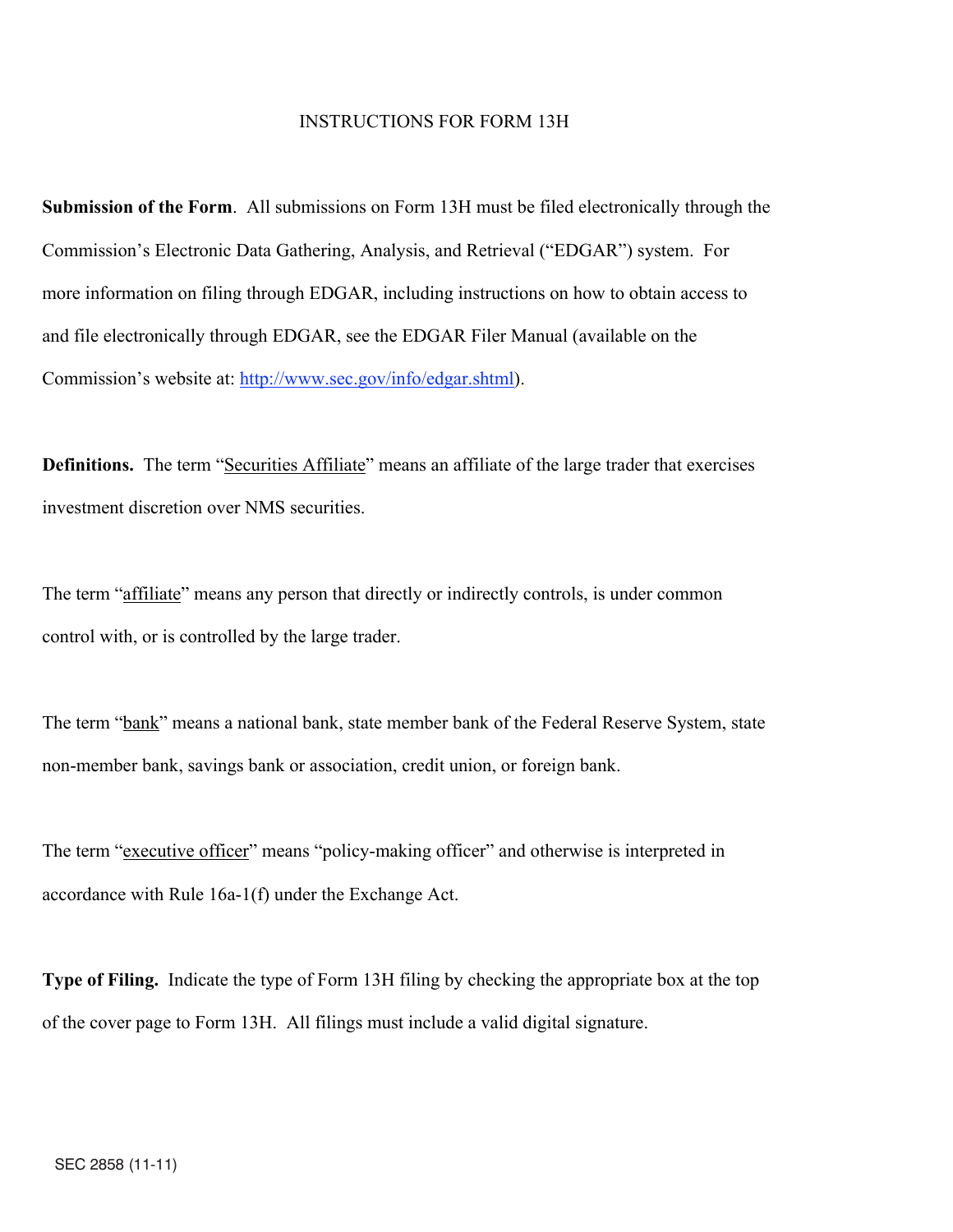If the filing is an "Initial Filing," indicate whether it is a voluntary filing. Voluntary filings are submitted regardless of whether the aggregate number of transactions effected reached the identifying activity level. For voluntary filings, the large trader must input the date on which it submits its voluntary filing. For non-voluntary filings, the large trader must input the first date on which the aggregate number of transactions effected reached the identifying activity level. A non-voluntary "Initial Filing" must be submitted promptly after first effecting an aggregate number of transactions equal to or greater than the identifying activity level.

If the filing is an "Annual Filing," input the applicable calendar year.

An "Amended Filing" must be filed promptly following the end of the calendar quarter in which any of the information contained in a Form 13H filing becomes inaccurate for any reason. A large trader must file an "Amended Filing" when, for example, it changes its name, business address, organization type (e.g., the large trader partnership reincorporates as a limited liability company), or regulatory status (e.g., a hedge fund registers under the Investment Company Act), or when its organizational chart changes in a manner relevant under Item  $4(a)$  (e.g., it adds or removes a Securities Affiliate).

If the filing is for "Inactive Status," input the date that the large trader qualified for Inactive Status. A large trader that has not effected aggregate transactions at any time during the previous full calendar year in an aggregate amount equal to or greater than the identifying activity level may file for Inactive Status. A large trader shall become inactive, and exempt from the filing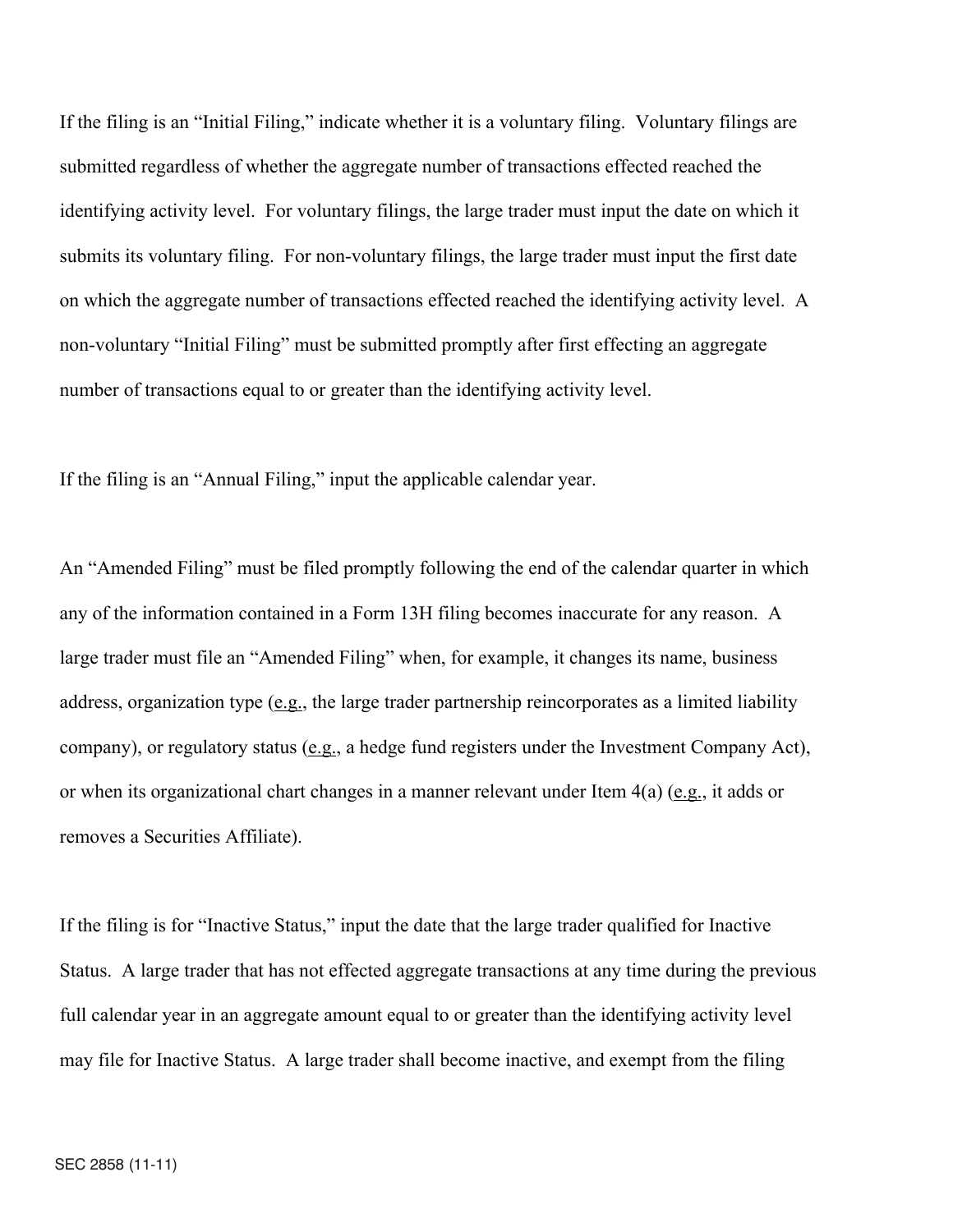and self-identification requirements upon filing for Inactive Status until the identifying activity level is reached again.

If the filing is for "Reactivated Status," indicate the date that the aggregate number of transactions again reached or exceeded the identifying activity level. A filing for "Reactivated Status" must be submitted promptly after effecting an aggregate number of transactions - subsequent to filing for "Inactive Status" -- equal to or greater than the identifying activity level. In addition, a person may voluntarily elect to file for Reactivated Status prior to effecting aggregate transactions that are equal to or greater than the identifying activity threshold. For such voluntarily filings for "Reactivated Status," the date of the voluntarily filing should be entered rather than the date that the aggregate number of transactions again reached or exceeded the identifying activity level.

If the filing is a "Termination Filing," indicate the date on which the large trader ceased operation. For example, when one large trader merges into another large trader, resulting in only one surviving entity, the non-surviving large trader should specify the effective date of the merger in its Termination Filing.

The Form also requires that a large trader input its Taxpayer Identification Number. The Form further requires a large trader to input its business and mailing addresses. If those addresses are the same, for the mailing address field, the large trader may either input its address again or input "same"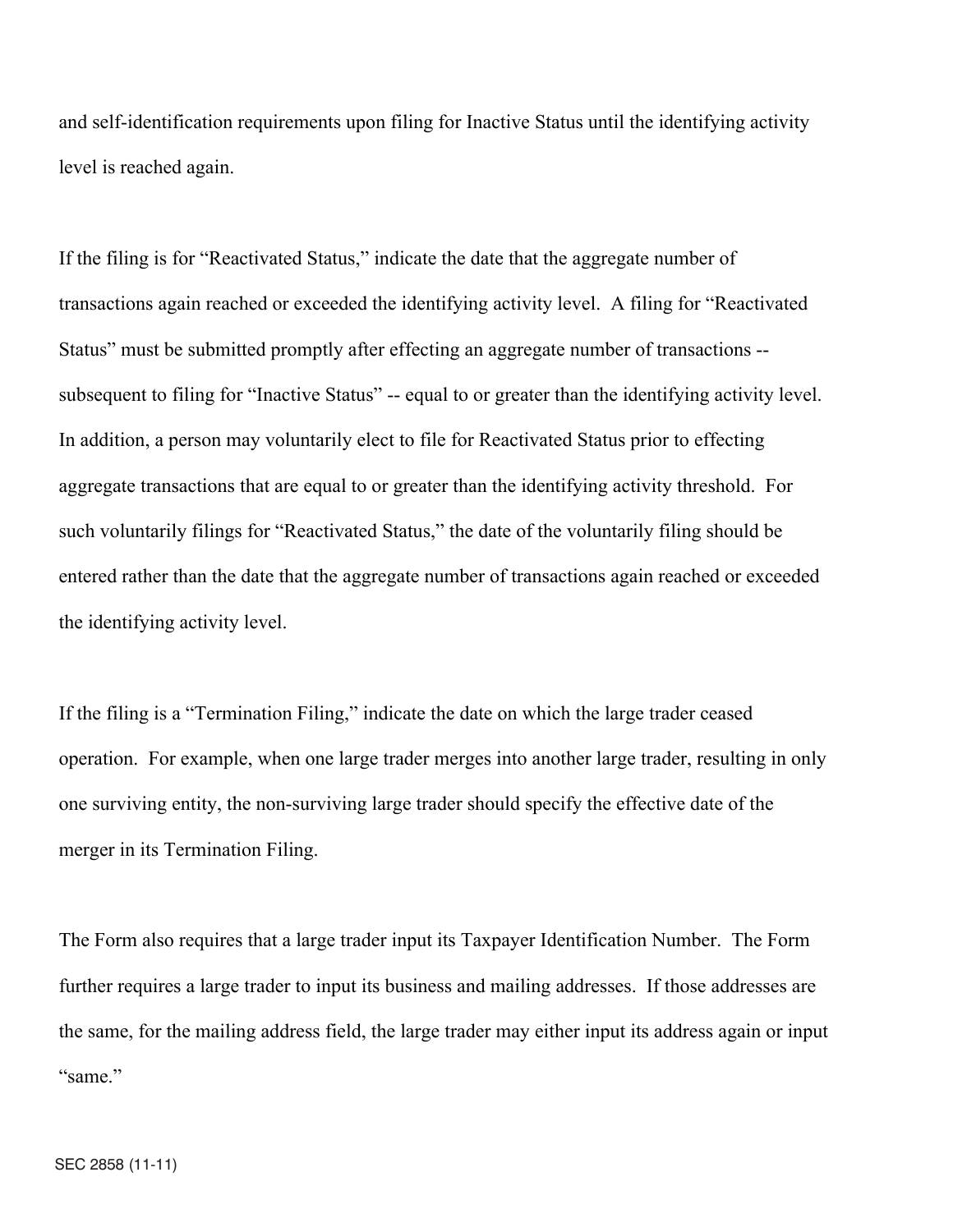The Form must be filed by a natural person who is authorized to submit it on behalf of the large trader. The Commission may require the large trader to provide descriptive or clarifying information about the information disclosed in the Form 13H, and will contact the Authorized Person to provide such information.

To amend the name, phone number, and email address of the large trader, the large trader must modify its EDGAR profile. Thereafter, changes will automatically be reflected in the Form 13H.

**Item 1.** Businesses of the Large Trader. Item 1 of the Form requires the large trader to specify, from among the enumerated choices, the types of business engaged in by the large trader, by checking as many as are applicable. Select "Other" to indicate a financial entity not included in any of the enumerated categories and enter a short description for each such entity. In addition, select "Other" if the large trader is an individual and input his or her occupation.

A large trader also is required, for itself and each of its Securities Affiliates, to describe the nature of its operations, including a general description of its trading strategies. As an example, the following would be an appropriate description: "Registered market-maker on [SRO], authorized participant for a number of ETFs based on foreign indices, and proprietary trading focusing on statistical arbitrage."

**Item 2.** Securities and Exchange Commission Filings. The large trader must indicate whether it or any of its Securities Affiliates files forms with the Commission. If it checks "Yes," the large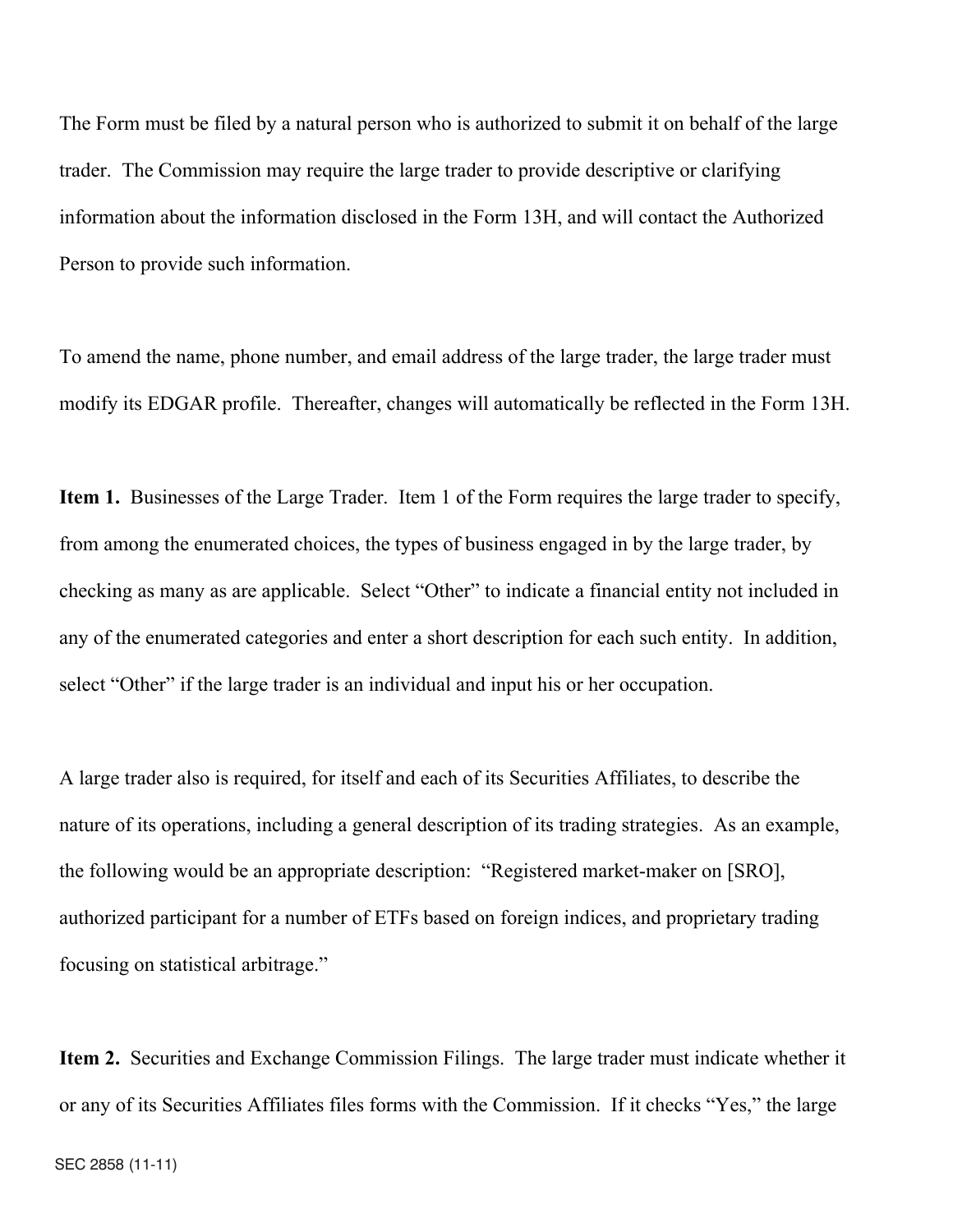trader must input the names of the filing entities and, for each of them, input the form(s) they file and the applicable CIK number.

**Item 3.** CFTC Registration and Foreign Regulators.

Item 3(a) requires the large trader to indicate whether it or any of its affiliates is registered with the Commodity Futures Trading Commission in any capacity, including as a "registered trader" pursuant to Sections 4i and 9 of the Commodity Exchange Act. If it checks "Yes," the large trader must input the name of each such entity and the registration number for each such entity.

Item 3(b) requires the large trader to indicate whether it or any of its Securities Affiliates is regulated by a foreign regulator. Unlike Item  $3(a)$ , Item  $3(b)$  applies only to the large trader and its Securities Affiliates. If it checks "Yes," the large trader must input the name of each such regulated entity and its primary foreign regulator.

#### **Item 4.** Organization Information.

To comply with Item 4(a), the large trader must attach an organizational chart that depicts the organization of the large trader. At a minimum, the chart must include the large trader, its parent company (if applicable), all Securities Affiliates, and all entities identified in Item 3(a) of the Form (if any) (collectively, "Item 4 Affiliates").

Item 4(b) requires that a large trader provide information about the Item 4 Affiliates. Specifically, the large trader must input the names of Item 4 Affiliates and, for each one of them,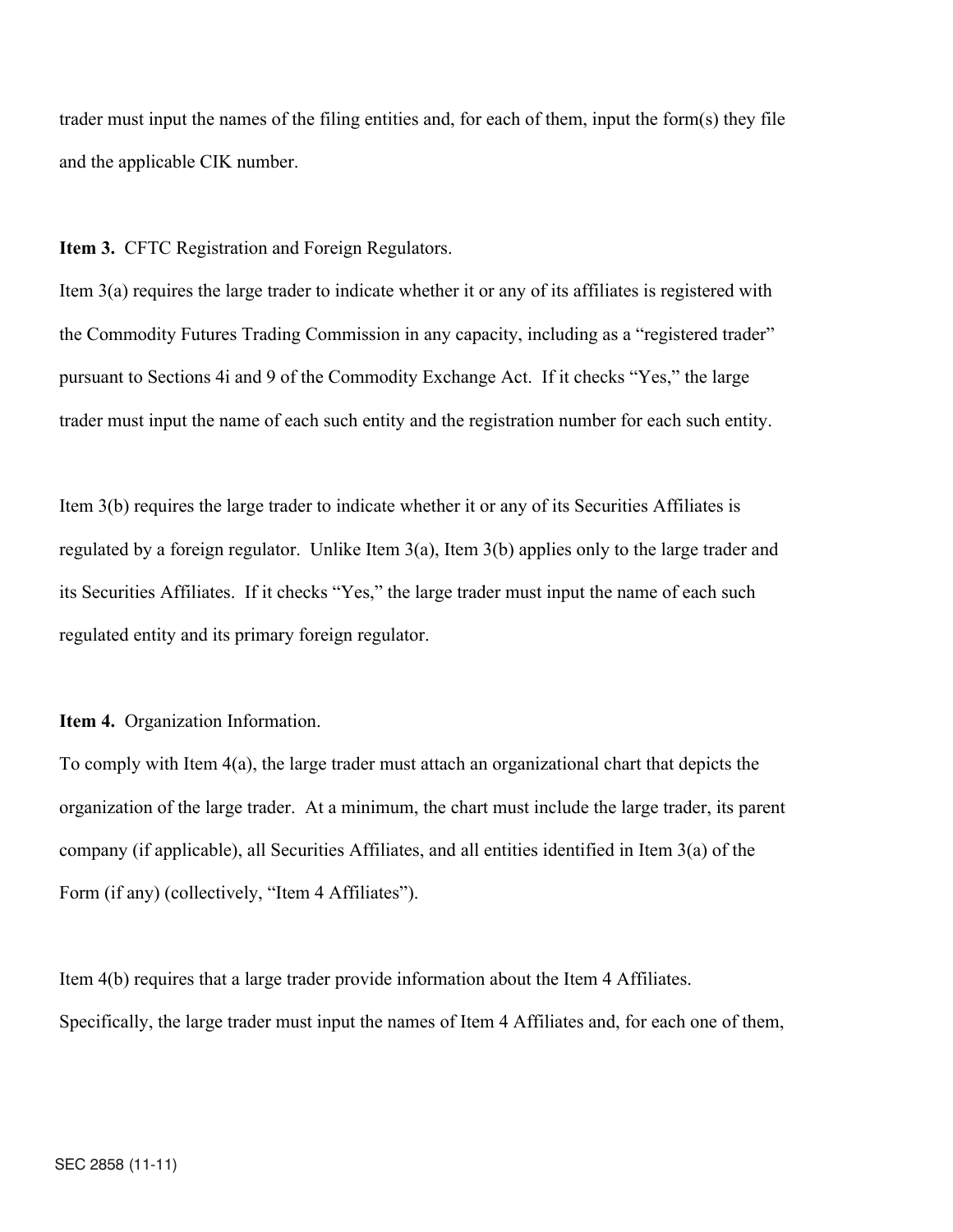also input the following information:  $MPID(s)$ ; a brief description of its business, and its relationship to the large trader.

Item 4(c) requires that a large trader identify all affiliates that file a separate Form 13H. Those affiliates will have a different LTID.

Item 4(d) permits a large trader to assign LTID suffixes to one or more of its Securities Affiliates. A suffix should have no more than three characters, all of which must be numbers; no letters or special characters may be used. The same suffix may not be assigned to more than one affiliate using the same LTID.

**Item 5.** Governance of the Large Trader.

Item 5 captures basic information about the large trader organization. All terms have the meanings generally ascribed to them in the United States. If a foreign organization type has no comparable corporate form, check "Other" and input the organization type. A large trader who is a natural person must check "Individual."

**Item 6.** List of Broker-Dealers at Which the Large Trader or Its Securities Affiliates Has an Account.

Item 6 requires that a large trader identify each broker-dealer at which the large trader and any Securities Affiliate has an account. Additionally, for each such broker-dealer, the large trader must indicate the type(s) of services provided. The large trader must check as many of the following that apply: Prime Broker; Executing Broker; Clearing Broker.